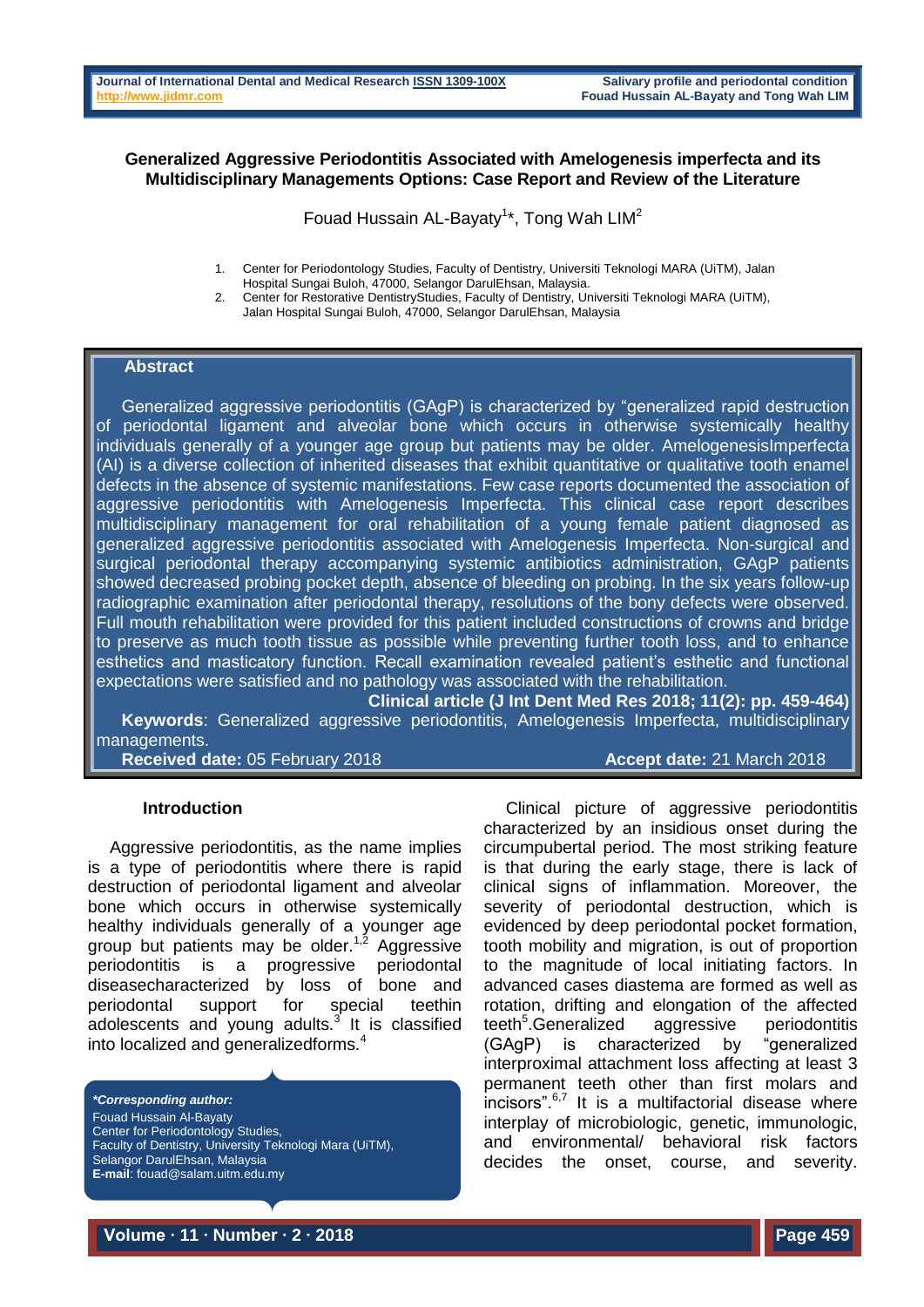Pathogenic bacteria in the dental plaque especially *Aggregati bacter actinomycetemcomitans and Porphyromonas gingivalis* have an indispensable role which elicits an aggravated host response which in turn is determined bythe genetic and immunologic profile of the patient modified by environmental risk factors like smoking.<sup>8,9,10</sup> GAgP affects a minority of patients, but it is highly significant because it is characterized by severe destruction of the supporting apparatus of teeth in a relatively young subjects.Amelogenesis imperfect (AI) is a hereditary condition that affects the formation of the enamel matrix or the enamel mineralisation process of both the primary and secondary dentition. It is a clinically and genetically heterogeneous group of conditions that affects both the quantity and quality of the enamel structureand the overall appearance of all or nearly all the teeth in more or less an equal manner, without reference to chronology.<sup>11,12</sup> More recently it has been suggested that AI may have a syndromic association due to changes noted in other parts of the body.<sup>12</sup> AI has either autosomal dominant, autosomal recessive, sexlinked or sporadic inheritance patterns and its prevalence varies from 1:700 to 1:16,000 depending on the population studied.<sup>13</sup> Clinical presentation can range from mild discolouration, slight pitting and minimal post eruptive breakdown of enamel to severe discolouration, pitting or significant tooth surface loss due to rapid post eruptive breakdownofhypomineralised enamel.<sup>14</sup> The defect can be a small pit or dent in the tooth or can be so widespread that the entire tooth is small and/or malformed. This type of defect may cause tooth sensitivity, may be unsightly or may be more susceptible to dental caries. These can occur on a single tooth or on multiple teeth. It can appear white, yellow or brownish in color with a rough or pitted surface. In some cases, the quality of the enamel is affected as well as the quantity.<sup>15,16</sup> AmelogenesisImperfecta with localized aggressive periodontitis is a rare clinical entity. A linkage study on AdentinogenesisImperfecta-III kindred with juvenile periodontitis (JP) has also suggested that this disease may be linked to the long arm (q) of human chromosome 4.17,18 There is no widely accepted treatment protocol for GAgP.<sup>19</sup> Treatment alternatives include scaling and root planning (SRP) alone or in conjunction with systemic antibiotics $20-25$  as well as

surgical<sup>26,27</sup> and interdisciplinary approaches,  $28, 29$ with adequate outcomes. Therapy is usually aimed at reducing the pathogenic microflora through scaling and root planing and the administration of systemic antibiotics.30.31 However, conservative periodontal therapy may result in reparative wound healing with limited regenerationof the lost tissues.<sup>19, 22</sup> This clinical case report describes an interdisciplinary approach to rehabilitate aggressiveperiodontitispatient associated with AmelogenesisImperfecta.

# **Materials and methods**

A 21 year old female referred to the specialist Periodontology clinic, faculty of dentistry Universiti Teknologi MARA (27.01. 2011) with a chief complaint of unaesthetic appearance due to yellowish discoloration of her teeth and mobility of several teeth with gingival bleeding. (Fig 1). History revealed that her deciduous teeth had similar discoloration and some of her family members have the similar clinical findings. On intraoral examination, it was found that she had several missing teeth (13,11,23,33,34 and 43). The thickness of enamel was reduced on the teeth and was completely chipped off from some teeth exposing the dentin. The surfaces of the teeth were rough. The teeth, in general, exhibited a yellowish brown discoloration, with diffuse pitting present on the exposed tooth surfaces, more prominent on the labial and buccal aspects. Examination of the periodontium revealed generally poor oral hygiene. The gingiva was erythematous in all marginal and papillary areas with a soft and edematous consistency, with bleeding on probing in all maxillary and mandibular arches. Deep periodontal pockets about 8-9 mm were present in the upper and lower central incisor region, lower molars and premolars. An Orthopantomogram and Cone beam computed tomography (CBCT) radiographs were taken. The Orthopantomogram revealed that the enamel was very thin generally and even absent in relation to the molars of both upper and lower jaw. The dentine appeared normal and distinct from the enamel. CBCT demonstrated clear alveolar bone loss around all the teeth with retained left lateral deciduous tooth and impacted (13,11,23,33,34 and 43).A diagnosis of Amelogenesis Imperfect was made after a detailed examination of the teeth and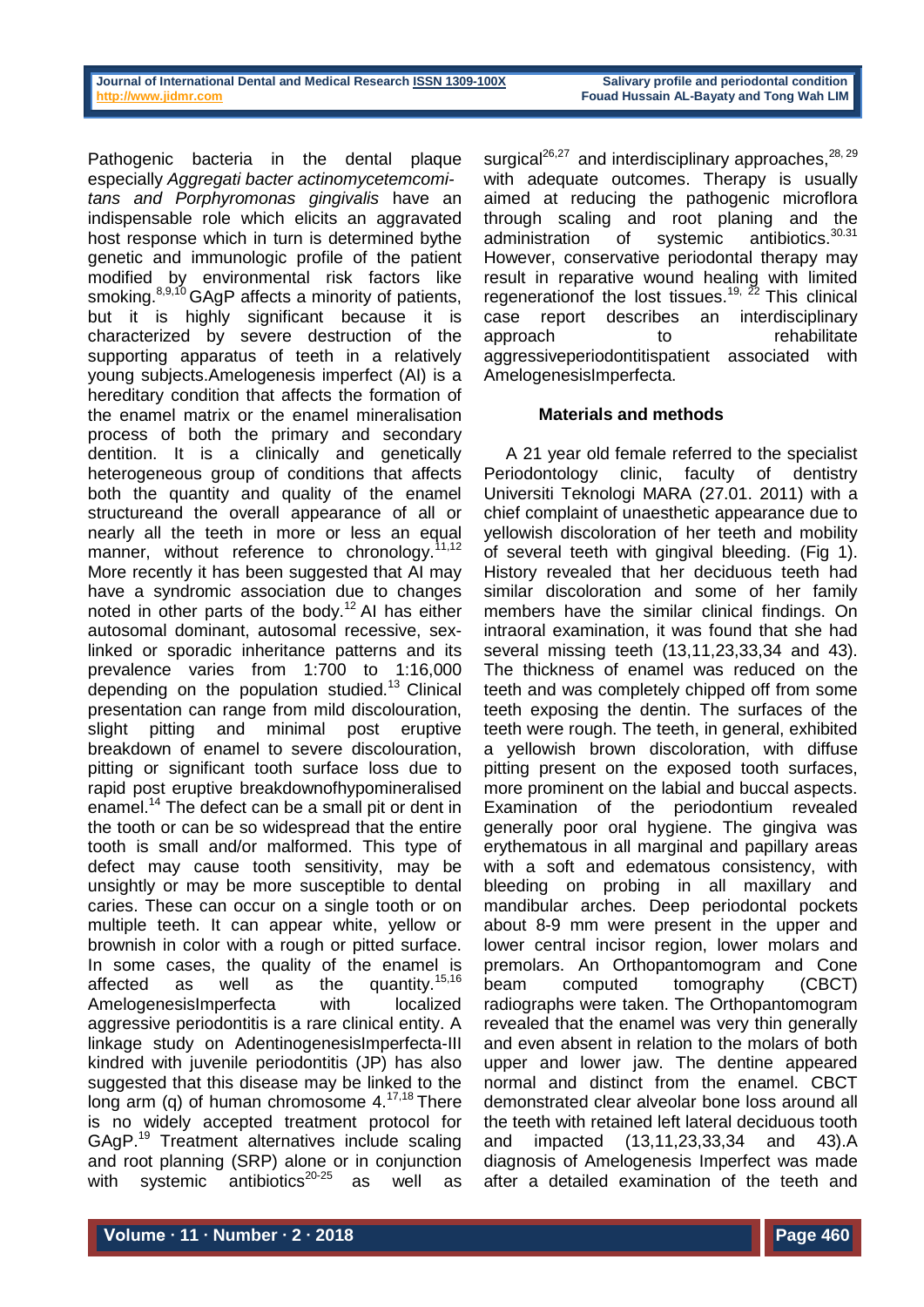periodontium. The diagnosis of Amelogenesis Imperfecta was further supported by the family history. Based on the history, examination findings, and the radiographic findings, a diagnosis of generalized aggressive periodontitis was made according to the criteria by AAP 1999classificationand generalized aggressive periodontitis.

## **Results**

A 21 year old female referred to the specialist Periodontology clinic, faculty of dentistry Universiti Teknologi MARA (27.01. 2011) with a chief complaint of unaesthetic appearance due to yellowish discoloration of her teeth and mobility of several teeth with gingival bleeding (Figure 1). History revealed that her deciduous teeth had similar discoloration and some of her family members have the similar clinical findings. On intraoral examination, it was found that she had several missing teeth (13,11,23,33,34 and 43).

The thickness of enamel was reduced on the teeth and was completely chipped off from some teeth exposing the dentin. The surfaces of the teeth were rough. The teeth, in general, exhibited a yellowish brown discoloration, with diffuse pitting present on the exposed tooth surfaces, more prominent on the labial and buccal aspects. Examination of the periodontium revealed generally poor oral hygiene. The gingiva was erythematous in all marginal and papillary areas with a soft and edematous consistency, with bleeding on probing in all maxillary and mandibular arches. Deep periodontal pockets about 8-9 mm were present in the upper and lower central incisor region, lower molars and premolars. An Orthopantomogram and Cone beam computed tomography (CBCT) radiographs were taken. The Orthopantomogram revealed that the enamel was very thin generally and even absent in relation to the molars of both upper and lower jaw. The dentine appeared normal and distinct from the enamel. CBCT demonstrated clear alveolar bone loss around all the teeth with retained left lateral deciduous tooth and impacted (13,11,23,33,34 and 43). A diagnosis of Amelogenesis Imperfect was made after a detailed examination of the teeth and periodontium. The diagnosis of Amelogenesis Imperfecta was further supported by the family history. Based on the history, examination findings, and the radiographic findings, a

diagnosis of generalized aggressive periodontitis was made according to the criteria by AAP 1999classificationand generalized aggressive periodontitis.



**Figure 1**. View of the labial surfaces of teeth, Maxillary occlusal view and Mandibular occlusal view before treatment.

## **Management of generalized aggressive periodontitis**

Initial periodontal therapy consisted of motivation and oral hygiene instructions. A sulcus brushing technique (modified Bass technique) $34$ was demonstrated, and the patient was educated on the use of interdental cleansing aids including dental floss and interdental brushes. Chlorhexidine mouthwash was prescribed to further aid in plaque control. Systemic antibiotics (Amoxycillin and Metronidazole, 250 mg of each thrice daily) were prescribed for 8 days, and the patient was recalled after 2 weeks for evaluation of the response to treatment.<sup>35</sup>

Full mouth scaling and root debridement were performed after which the patient was advised to continue the chlorhexidine mouth wash. A reevaluation eight weeks after Initial periodontal therapy revealed a reduction in probing depths and absence of bleeding on probing. The upper left and right molars and premolars treated nonsurgically by root debridement under local infiltration anesthesia with sit specific gracey curettes followed by subgingival irrigation with chlorhexidine mouth wash. A modified Widman flap surgery<sup>36</sup> in conjunction with bone replacement graft and membrane(GBR) was performed in the lower molar regions whereas a sulcular incision flap was performed in the maxillary and mandibular anterior region to minimize the recession after healing for esthetic purposes. A pre-procedural rinse with chlorhexidine mouth wash was done to minimize the bacterial count in the mouth. After adequately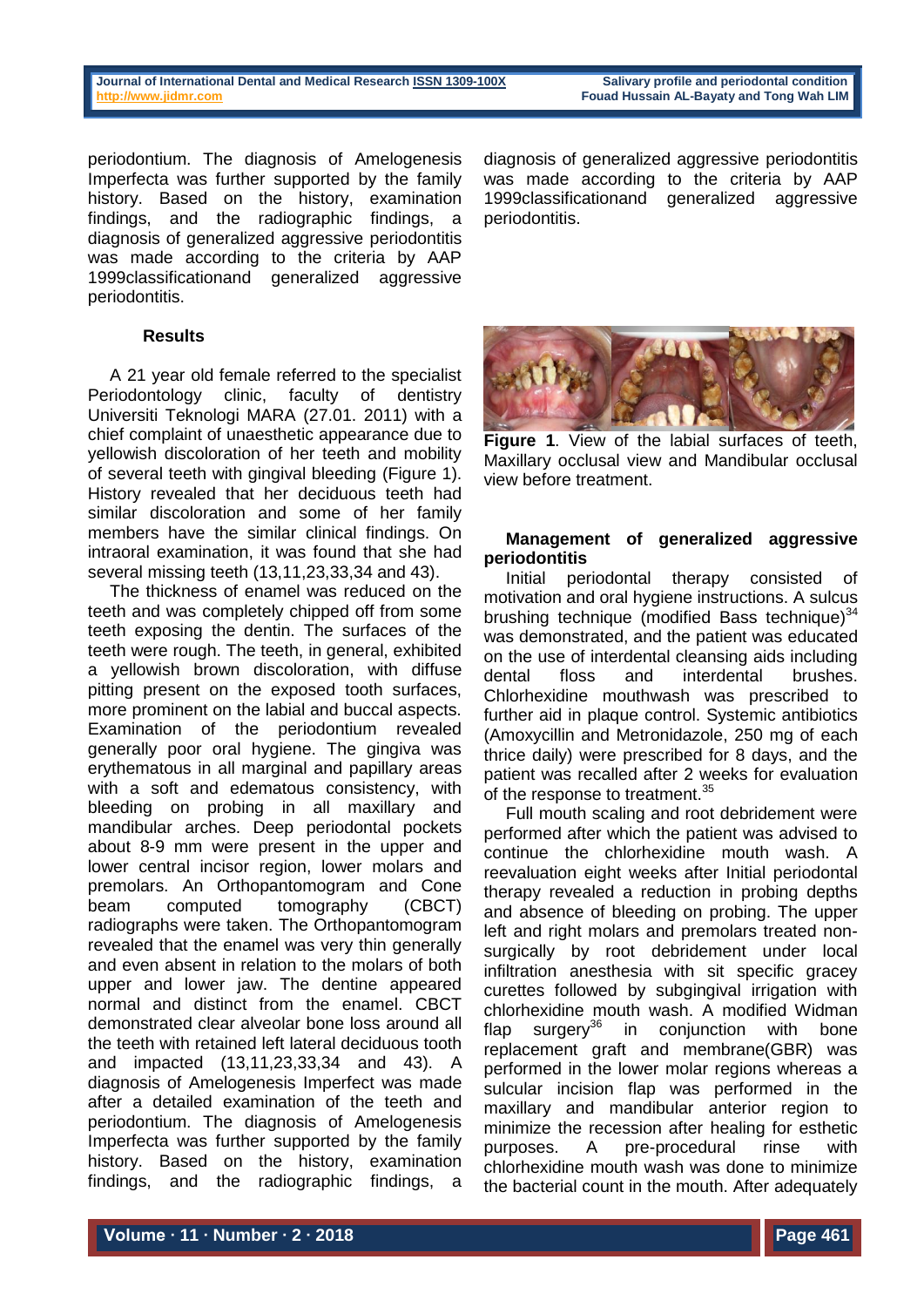#### **Journal of International Dental and Medical Researc[h ISSN 1309-100X](http://www.ektodermaldisplazi.com/dergi.htm) Salivary profile and periodontal condition [http://www.jidmr.com](http://www.jidmr.com/) Fouad Hussain AL-Bayaty and Tong Wah LIM**

anesthetizing the surgical site with infiltration anesthesia and nerve blocks for the lower the first incision (internal bevel incision) 0.5mm from the gingival margin directing to the crest of the alveolar bone was made. The flap was reflected following which sulcular incision and interdental incision were made to remove the wedge of tissue. Root debridement was done with sit specific gracey curettes following granulation tissue removal. The defect was irrigated with normal saline, the graft was (Bovine graft), which was mixed with the blood from the surgical site, placed in to the defect and covered with resorbable periodontal membrane after presuturing the site with silk sutures. Suturing was done after adapting the buccal and lingual flaps well. A periodontal pack was placed, antibiotics (Amoxycillin and Metronidazole, 250 mg of each thrice daily) and analgesics were prescribed for the patient for 5 days. Chlorhexidine mouth wash was prescribed to further aid in plaque control post-surgically to the patient. Periodontal pack, sutures were removed and instructions were given. Postoperative evaluation 3,6,9 months after surgery showed absence of bleeding on probing and probing depths within normal limits. The patient was put on regular recall appointments for evaluation of the gingival and periodontal status and supportive periodontal therapy. A postoperative radiograph 6 years later showed a significant bone fill in the molar regions where grafting was done with an increase in bone density of the alveolar crest with corticated bone formations in the crest at the other areas (Figure 2 and 3) The oral hygiene maintenance and compliance of the patient was excellent, and there were no signs of recurrence of the disease throughout the maintenance period.



**Figure 2.** A. Orthopantomogram (OPG) before treatment 27/1/2011, B. after treatment 1/9/2017



**Figure 3.** A. Cone beam computed tomography(CBCT) before treatment 27/1/2011, B. after treatment 1/9/2017

### **Restorative treatment**

Since the patient was concerned about the esthetic appearance. The metal ceramic crowns proposed for her in the anterior region and posterior, where aesthetics and function are a concern. Crowns and bridge were performed for the right side of the jaw and teeth prepared in the right side for crowns and bridge. Clinical and radiographic findings are reported for up to 6 year after initial therapy, indicating good efficacy of the therapeutic strategy and stability of the treatment outcome (Figure 4).



**Figure 4.** A and B intraoral view before and after treatment. C, Extra-oral view after treatment.

### **Discussion**

This clinical features Amelogenesis imperfect present special challenges to the treatment. AI patients have previously been treated with multiple extractions followed by the construction of an overdenture or complete dentures*.* <sup>37</sup> Such aggressive treatment courses have become unacceptable by modern dental professionals in light of advances made in the field of esthetic dentistry*.* 38,39 However, adopting a stepwise approach is essential to help preserve and retain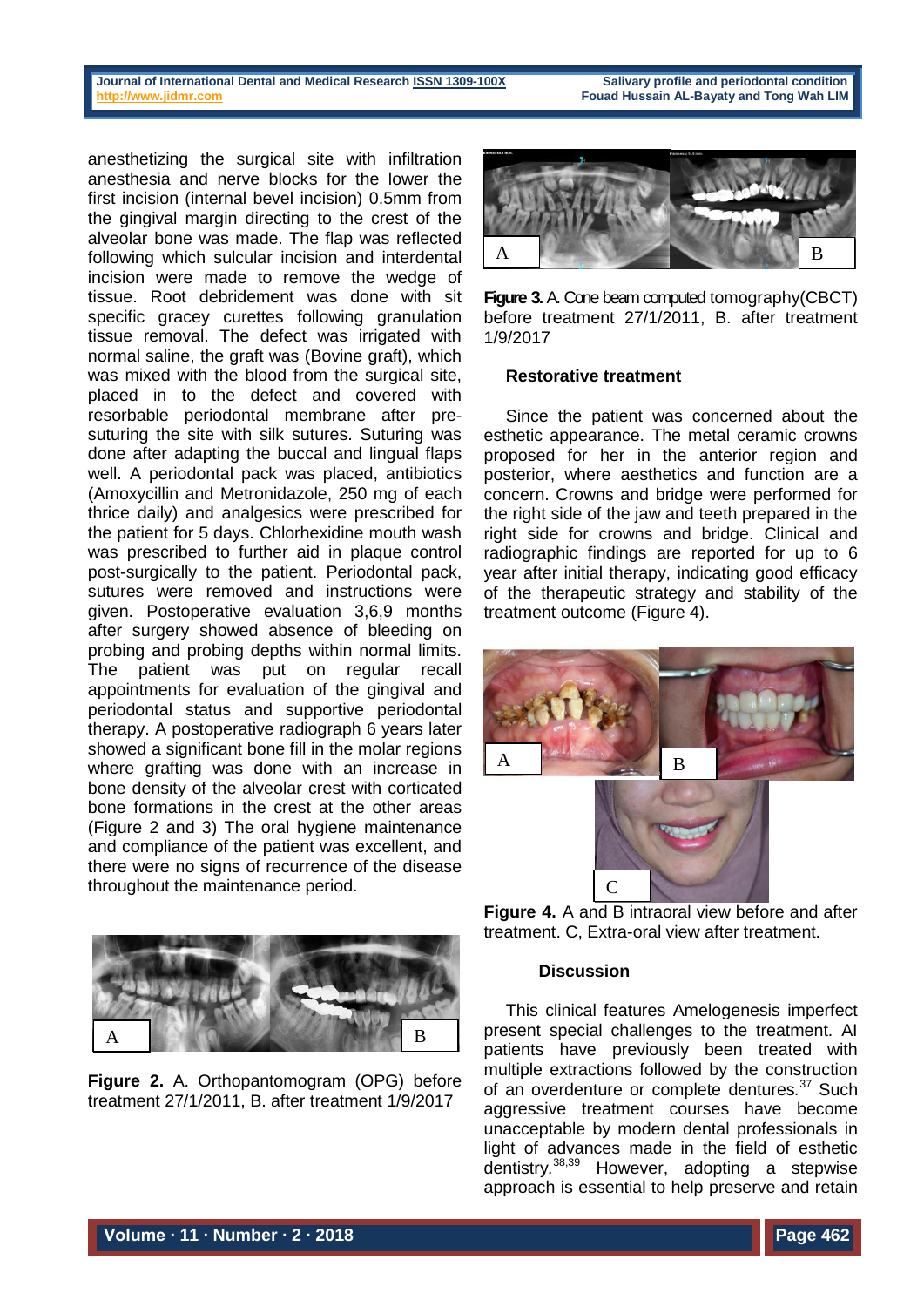the patient's own teeth for as long as possible and avoid or delay the need for prosthetic replacement. Esthetics along with functional limitations were the reason brought the patient to the faculty of dentistry for treatment*.* <sup>40</sup> Treatment planning for patients with Amelogenesis Imperfecta is related to many factors such as age and socioeconomic status of the patient, the type and severity of the disorder and the intraoral situation and most importantly the patient's availability for treatment and cooperation. 41-44 Interdisciplinary approach is necessary to evaluate, diagnose and resolve esthetic problems using a combination of, periodontal, prosthodontic, and restorative treatment. Management of GagP patients essentially consists of a nonsurgical phase, surgical therapy an interdisciplinary therapy and a lifelong supportive periodontal therapy.<sup>45-48</sup> The combination of initial therapy with adjunctive amoxicillin/clavulanate/metronidazole followed by non-surgical periodontal therapy provided a good clinical, radiographic, and esthetic result in the present patients with severe and progressing GAgP. Beyond the limits of the case reports, the follow up for 6 years clinical and the x-t-ray findings demonstrated the significance management of this case by non-surgical and surgical approach with guided bone regeneration therapy. Stabilization of the periodontal status approach is essential to help preserve and retain the patient's own teeth for as long as possible to designed and construct fused metal porcelain crowns and bridges to provide the patient excellent and beautiful aesthetic appearance.

### **Conclusions**

Generalized aggressive periodontitis associated Amelogenesis Imperfecta is a rare case, treatment planning required multi disciplinary approach to evaluate, diagnose, control the disease progression and resolve the esthetic problem. This case the patient underwent advanced periodontal therapy, full mouth prosthetic rehabilitation for esthetic and functional purpose. Follow up for 6 years showed stability of the periodontal condition and improvements of the esthetic and functional aspects. Early treatment of patient with AI disorder can prevent progressive damage of dentition and the psychological impact of this condition.

### **Acknowledgements**

The authors are grateful to all participants in this study and the article is not funded by any research grant.

### **References**

- **1.** Armitage GC. Development of A Classification System for Periodontal Diseases and Conditions. Ann Periodontol. 1999;4(1):1–6.
- **2.** American Academy of Periodontology. Parameter on Aggressive Periodontitis. J Periodontol. 2000; 71(5):867–9.
- **3.** Albandar JM. Juvenile Periodontitis Pattern of Progression and Relationship to Clinical Periodontal Parameters. Comm Dent Oral Epidemiol. 1993;21:185–9.
- **4.** Albandar JM, Brown LJ, Brunelle JA, Loe H. Gingival State and Dental Calculus in Early-Onset Periodontitis. J Periodontol. 1996;67:953–9.
- **5.** Savage A, Eaton KA, Moles DR, Needleman I. A Systematic Review of Definitions of Periodontitisand Methods That Have Been Used to Identify This Disease. J Clin Periodontol. 2009;36:458–67.
- **6.** Susin C, Albandar JM. Aggressive Periodontitis in An Urban Population in Southern Brazil. J Periodontol. 2005; 76(3) :468–75.
- bin Hidayat MFH, Al-Bayaty FH, Bin Maidin I, Samad MAA. Prevalence and Evaluation of Bone Loss Pattern Among Patient with Aggressive Periodontitis. J Int Dent Med Res. 2017;10(3): 862-7.
- **8.** Schacher B, Baron F, Roßberg M, Wohlfeil M, Arndt R, Eickholz P. Aggregatibacter actinomycetemcomitans as Indicator for Aggressive Periodontitis by Two Analysing Strategies. J Clin Periodontol. 2007;34(7): 566–73.
- **9.** Armitage GC. Comparison of the Microbiological Features of Chronic and Aggressive Periodontitis. Periodontology 2010; 53(1):70–88.
- **10.** Al-Bayaty FH, Adinar N, Mahda S, Lian ECO. Effects of Smoking on Alveolar Bone Loss of Dental Undergraduate Students in University of Malaya. J Dent Ind 2007;14(2):74-81.
- **11.** Al Bayaty FH, Wahid NAA, Bulgiba AM. Tooth Mortality in Smokers and Nonsmokers in A Selected Population in Sana'a, Yemen. J Periodont Res 2008;43(1):9-13.
- **12.** Weinmann JP, Svoboda JF, Woods RW. Hereditary Disturbances of Enamel Formation and Calcification. J Am Dent Assoc 1945; 32:397-418.
- **13.** Aldred MJ, Savarirayan R, Crawford PJM. Amelogenesis Imperfecta: A Classification and Catalogue for the 21st Century. Oral Diseases 2003; 9:19-23.
- **14.** Neville BW, Damm DD, Allen CM, Bouquot JE. Oral and Maxillofacial Pathology. 2nd ed. Philadelphia: Elsevier. 2002: 89-94.
- **15.** Witkop CJ, Rao SR. Inherited Defects in Tooth Structure. Birth Defects Orig Artic Ser 1971; 7:153-84.
- **16.** Sundell S, Koch G. Hereditary amelogenesis imperfecta. I. Epidemiology and clinical classification in a Swedish child population. Swed Dent J 1985;9:157-69.
- **17.** Witkop CJ. Hereditary defects in enamel and dentin. Acta Genet Stat Med 1957; 7:236-9.
- **18.** Seow WK. Clinical diagnosis and management strategies of Amelogenesis imperfecta variants. Pediatr Dent 1993;15:384- 93
- **19.** Coffield KD, Phillips C, Brady M, Roberts MW, Strauss RP,Wright JT (2005) The psychosocial impact of Developmentaldental defects in people with hereditary Amelogenesis imperfecta. J Am Dent Assoc 136:620-30.
- **20.** Page RC, Altman LC, Ebersole JL. et al., Rapidly progressiveperiodontitis. A distinct clinical condition. J Periodontol 1983;54(4):197-209.